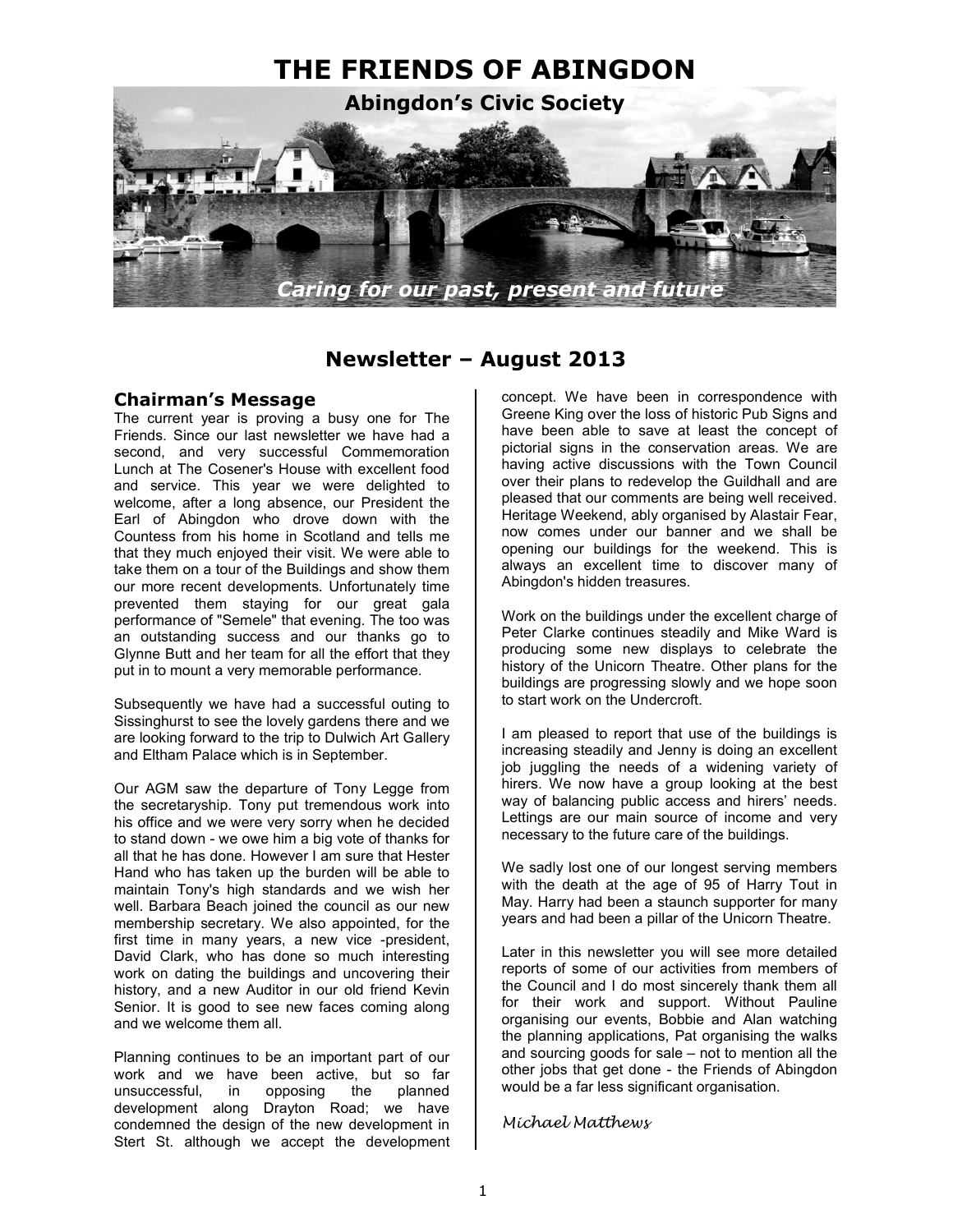## **'Semele' at the Unicorn**

It all began with a chance encounter on a music course at 'Jackdaws' in Somerset. At tea one afternoon, my eye alighted on a poster advertising auditions for a week-long workshop on Handel's opera 'Semele'. This was to culminate in two performances involving local schoolchildren, with the lead roles played by advanced opera students from music colleges. The Friends, I knew, were wondering how to celebrate the 60<sup>th</sup> anniversary of the Unicorn and in a moment of serendipity, I rang the director……

I think she was initially doubtful about our ability to deliver, but the Friends liked the idea and a small group of us was formed to translate it into reality. Opera is expensive and we realised that the only way it could possibly pay was to make it a high price Gala Performance and to secure considerable grant aid and sponsorship. The Friends kindly agreed to underwrite losses up to a certain sum, and while we hoped not to call on them, (and in fact did not need to) this was hugely reassuring. We designed posters, found sponsors and advertisers, gathered information for a Gala Programme, liaised with 'Jackdaws', put together an orchestra and chorus, sold tickets, organised accommodation, selected a caterer – and tasted several different bottles of Prosecco. We wanted everything to be right.

We were surprised how little was known in Abingdon about Alan and Frances Kitching and the Unicorn's unique role in the revival of Handel operas in the 20<sup>th</sup> Century. Those early performances were meticulously true to the original Handelian style both in music and staging - Alan would have had it no other way. While we wanted our venture to recognise and celebrate his achievements, Jackdaws offered quite a different production: Jupiter was a pop star and instead of a shower of gold, arrived in a helicopter. Handel's nymphs became his screaming fans and Semele admired her own reflection, not in a mirror but on an i-Pad.

The performance was a sell-out and the general consensus was that it had been a huge success. We, the working group, felt proud of a job well done and we hope that the Friends felt the Unicorn's  $60<sup>th</sup>$  was celebrated in appropriate style. Writing in The Guardian in 2009, Nicholas Kenyon, Managing Director of the Barbican and former Director of the BBC Proms, said 'The pioneering activities of the Unicorn Theatre

in Abingdon from the 1950s on…are now part of operatic history.' I hope we have added a small historical postscript of our own.

Glynne Butt

## **AGM**

There was a good turnout at this year's AGM on 12 June. The reports presented to the meeting and draft minutes are available on our website or on request from the Secretary. Following the formal business we had a very enjoyable talk from Jane Bowen, Curator of the County Hall Museum about its success in the year since it re-opened (over 30,000 visitors) and their ambitious plans for continuing improvements.

### **Sissinghurst Castle visit**

Sunday 23 June saw an early departure with everybody on time and we set off for Kent, arriving at Sissinghurst Castle just in time for coffee before the gardens opened.

The site is divided into 'garden rooms', each with its own theme or colour. The rose garden was at its best, as fortunately the roses were two weeks late due to the cold spring and Tower Lawn was impressive with an expansive lawn, colourful borders and wall displays. The cottage garden had great appeal with its scents and colours. By climbing the tower you could see the complete layout of the gardens and note those 'rooms' that you had not yet visited. A walk through the Nuttery, serene and peaceful in summer but full of flowering bulbs in spring, brought one to the Herb Garden.

A short stroll from the flower gardens was the vegetable garden with many neat plots providing vegetables for the restaurant. An appetising buffet lunch was included in our visit and this provided a welcome break and an opportunity to meet with our group in a reserved area of the restaurant and discuss various aspects of the gardens.

The current exhibition portrays the story of the purchase of the castle in 1932 by Vita Sackville-West and her husband Harold Nicholson. Together, they created the gardens which now are tended by eight gardeners and many National Trust volunteers.

A tiring but thoroughly enjoyable day.

Sylvia Bird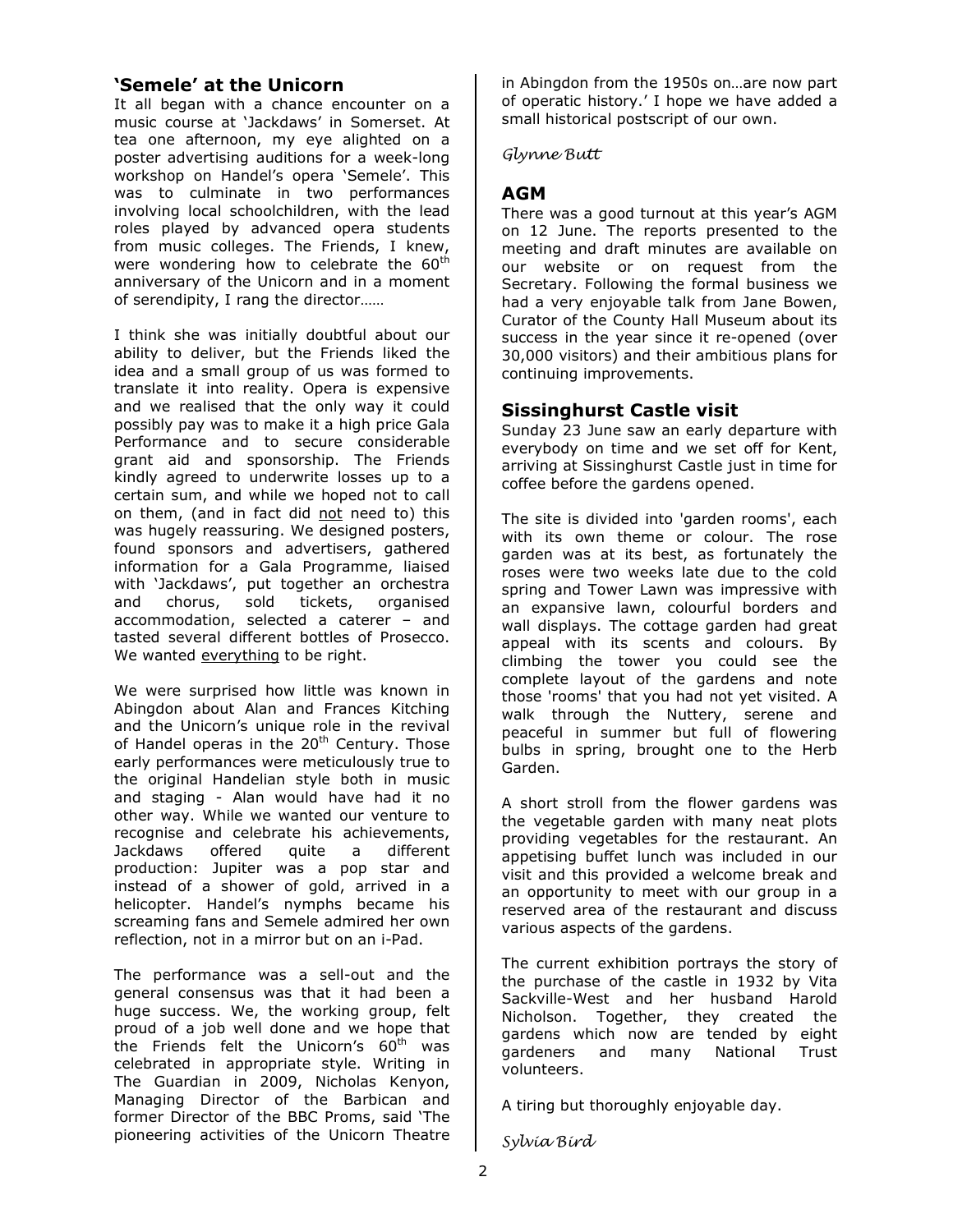## **May Bank Holiday Walks**

It was a glorious day this spring bank holiday, so we were delighted to organise another event like the one enjoyed by about 150 people on Jubilee Monday last year.

The *Abingdon Waterways* walk to Sutton Courtenay and back via the Ock and the Thames was the longest at 8½ miles and was led by Pat Lonergan wearing his Ramblers hat. This walk is well known to Abingdon people, but look out in the local book shops for the illustrated guide produced by the Choose Abingdon Partnership.

*Radley Lakes* were saved by the Friends of Radley Lakes and many of them, including David Guyoncourt, are involved with caring for and preserving the wild area between Abingdon and the Lakes. David led a 5 mile nature walk through this area and FRL provided tea and cakes at the lakes.

The *Ock Valley* walk leads from St Helen's church, behind Ock Street, to the Drayton Road. This and other natural paths around the town need maintaining and Eleanor Dangerfield and her Green Gym colleagues keep fit by working hard on this. This time Eleanor led a 3½ mile walk along the Ock valley to New Cut Mill and back along the line of the old Wilts and Berks canal.

The shortest walk was a historical tour around *Abingdon Abbey* led by Judy White, one of the people responsible for the "Lost Abbey" trail. The nine boards start at St Nicolas Church and tell the story of the Abbey through the buildings which remain. There were several groups for this walk and other leaders were Patricia Toner, Anne Dodd, Ian Jardine and Angela Waterhouse from Abingdon and District Twin Towns Association. The tour ended at the Long Gallery in the Abbey Buildings where people could see the Timelines and enjoy the refreshments we provided.

For youngsters and those who wished to explore Abingdon at their leisure there were *Friends of Abingdon Photo Quiz* sheets which outline three walks with interesting and quirky bits of the town to spot … that is until the wind came and scattered them and almost blew our gazebo away! However, all is not lost because the quiz sheets are available to download from our website where there is also lots of information about the places pictured.

Thanks to all our guides, to Hugh Bishop who opened St Nicolas Church and lent us tables and chairs and to Neil Hancox, Lindsey Hines, Laurel Symons and Alan Bryden who worked behind the scenes to make this a day to remember. Look out for more walks on Heritage Weekend 14-15 September.

#### Pat Bryden

### **Planning Drayton Road development**

As expected, Hallam Land Management appealed the decision by the Vale of White Horse District Council to refuse permission for the development of the Drayton Road site. The Public Enquiry was held over four days in May and was not a very edifying spectacle. Despite all the evidence presented about the traffic congestion, the Inspector accepted Hallam's argument that the development was necessary because of the shortfall in the five-year housing supply in the Vale, and upheld the appeal subject to the installation of a new pedestrian crossing in Ock Street and movement of the existing crossing in Marcham Road further west. This is supposed to produce breaks in the traffic flow along Ock Street and Marcham Road, thus allowing traffic to exit Drayton Road more easily! I fear that all it will do is result in longer queues back into the town centre.

We have sent a summary of the Drayton Road saga to Civic Voice who had asked for examples where the wishes of local people have been overridden by the drive for economic growth. Let us hope that they can use it when briefing MPs on the problems of localism versus planning.

#### **57-59 Stert Street and Abbey Court**

An application has been made to convert the offices on this site into housing. Although the Friends did not object to the proposal in principle, the design was ugly and completely out of character with its surroundings so we objected and requested that the applicants be asked to produce a design more in keeping with the area.

#### **Pub signs**

Greene King have been replacing the picture signs on pubs outside the conservation area with a corporate logo on a garish maroon background. They have produced a better design for the Broad Face, incorporating the original picture sign on a dark green background. Following advice from CAMRA, we have written to Greene King and the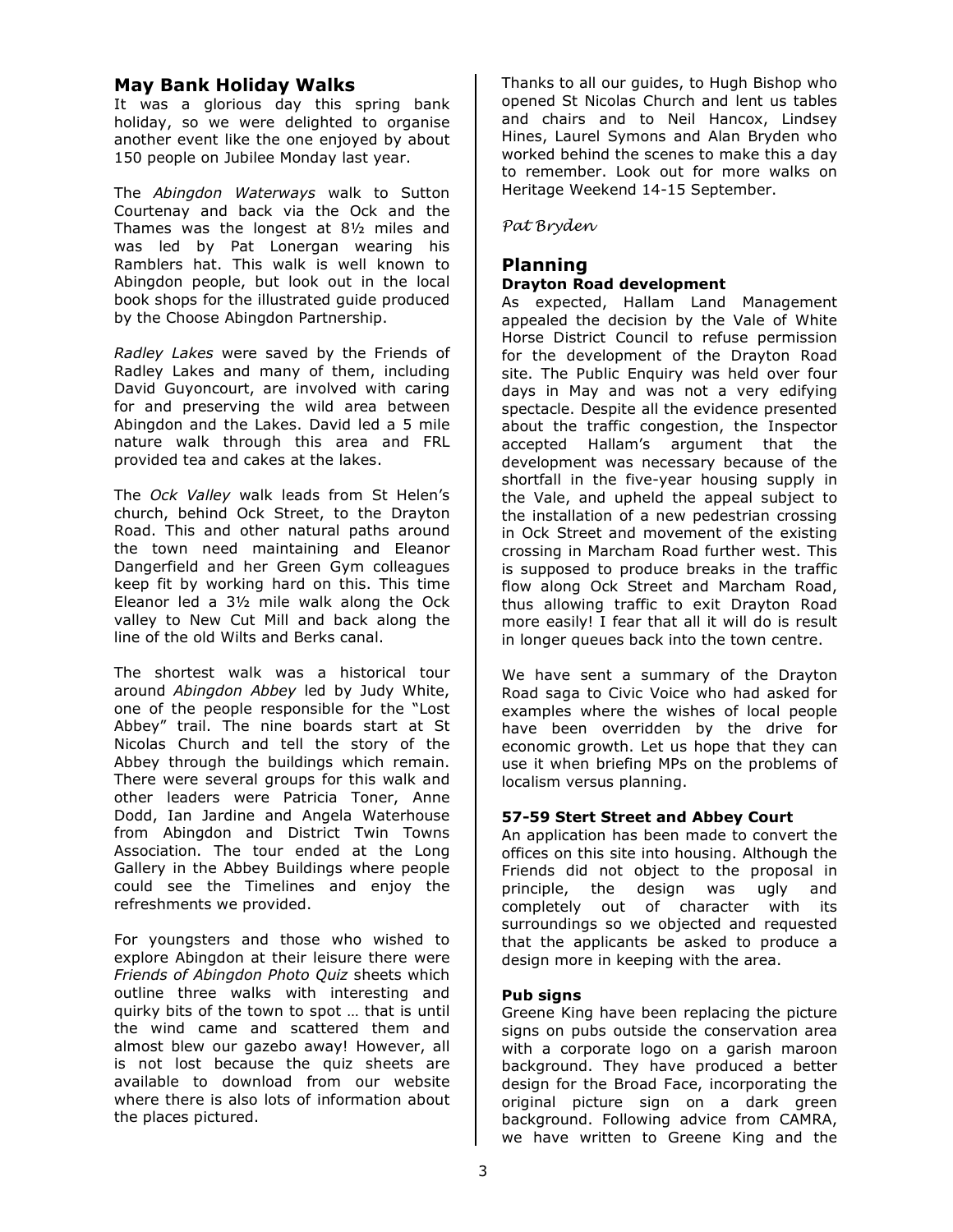Vale's Chief Planning Officer expressing our concern, and requesting that the picture signs should be retained or, if they must be replaced, to use a similar approach to that adopted for the Broad Face. Greene King have replied, noting our concerns and stating that they are considering re-installing picture signs at some of their more historic pubs. This is encouraging, but we must be vigilant.

#### **Proposed development off Radley Road**

Radley College have submitted an outline application for a development of about 50 houses on the triangle of land at the junction of Radley Road and Twelve Acre Drive. The Friends have not objected to this in principle. However, this site is designated Green Belt, although it is in rather an anomalous location as it is south of Twelve Acre Drive, whereas the rest of the Green Belt in this area is north of Twelve Acre Drive. We have submitted comments expressing concern that, should this development be given planning permission, it should not form a precedent for encroachment on the Green Belt and that every effort should be made to replace it with equivalent space elsewhere.

Bobbie Nichols

#### **Guildhall redevelopment**

In April the Town Council published its longawaited proposals for redeveloping the Abbey Hall area of the Guildhall. The Friends are examining these very closely and have already had one meeting with those leading the project. We welcome the intention to improve the current unsightly and impractical building but are still considering our views on how the proposal fits with the Conservation area. Members are encouraged to look at the plans and let us and the Council have their views.

## **Heritage Open Days 14- 15 September**

Abingdon Heritage Open days have been run for several years now by Alastair Fear, and before that by Audrey and Keith Hasnip. Originally they were run under the auspices of the Town Council but for the last few years the Friends have taken formal responsibility, with some financial support from the Town Council. On a national level the programme is managed by the Heritage Open Days National Partnership, with funding from English Heritage.

Alastair is supported by an informal group of volunteers, mainly from the Friends, AAAHS,

Museum Friends and Morris Dancers – and most importantly by the owners of historic properties in the town, many of which are not normally open to the public, and some of which are people's own homes.

This year's programme is enclosed: there is an eclectic range of properties and events. The Friends' main contributions are the Abbey Buildings and the Heritage Walks. Many of the open buildings will be very familiar, but look carefully– there are some hidden gems there! Look out also for the Heritage Walks on both days, the boat trips on Saturday to look at our historic riverside buildings, and the Heritage Photographs Display in the Community Shop which will run from the previous Saturday. (If you have any unusual old photographs which you could lend us for this, please get in touch).

If any readers would like to help in any way with the Heritage Open Days, either this year or in future, do please get in touch with Alastair Fear, Bobbie Nichols or me.

Hester Hand

## **Visit to Dulwich Picture Gallery and Eltham Palace and Garden - Sunday, 29th September**

#### **Dulwich Picture Gallery**

holds one of the world's most important collections of European old master paintings. A tour guide has been booked but we can make our own way around the gallery if we wish. As the Gallery cafe is quite small we are booked for our lunch nearby.

#### **Eltham Palace and Garden**

was in medieval times an important royal palace. In the 1930s the ruined remains of the palace site were bought by Stephen and Virginia Courtauld who restored the great hall and incorporated it into an ultra modern Art Deco style house.

The gardens also followed the 30s new style. We have not booked a tour guide, as it is very clearly signed to guide you round the building and gardens. This gives you the chance to wander at will for a given time before we board our coach for home.

We have a few places left – please complete and the enclosed application form and return it to: Mrs P. Burren, 18 Norman Avenue, Abingdon OX14 2HQ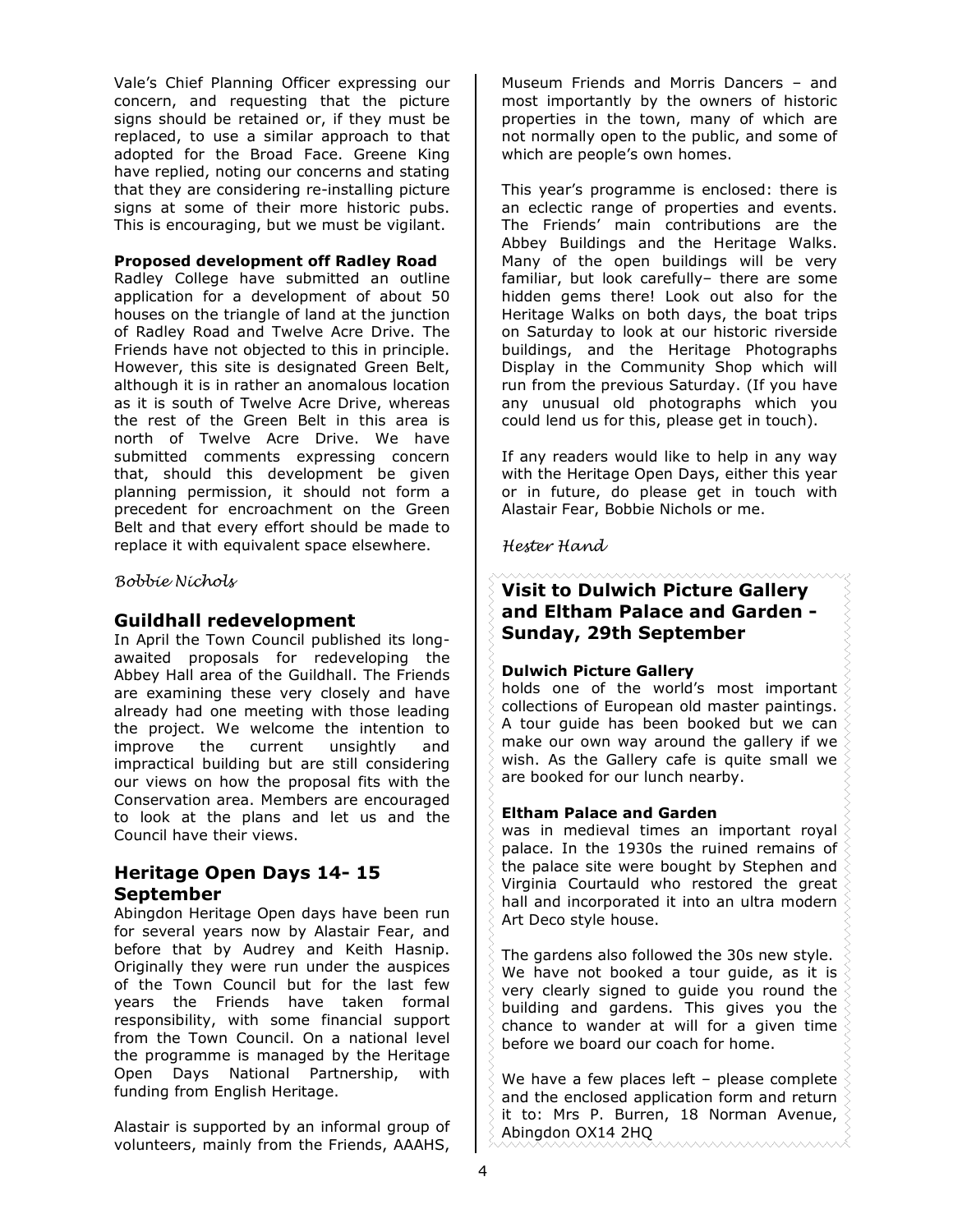## **Friends of Abingdon Events**

*Heritage Open Days: Saturday 14 – Sunday 15 September –*programme enclosed

*Dulwich Picture Gallery and Eltham Palace visits – Sunday 29 September*  Booking now: for details see page 4

*Autumn Craft Fair – Contemporary Arts, Crafts and Design*. *Thurs 17–Sun 20 and Thurs 24 – Sun 27 October*  Discount on entry price for FoA members on production of membership card*.* www.abingdoncraftfair.com/

### **Unicorn Theatre events**

For more details, tickets etc please contact the organisers or see the Unicorn website: www.abingdonabbeyunicorntheatre.org.uk/

*"The Nightingales" a comedy by Peter Quilter presented by Breakaleg Productions*  Wednesday 11 – Saturday 14 September

*"William Tell" based on the play by Peter Shaffer - presented by Abingdon Drama Club*  Wednesday 25 – Saturday 28 September

*"The Rince Cycle" by Terry Pratchett – presented by the Studio Theatre Club*  Tuesday 26– Saturday 30 November

#### *Folk at the Unicorn*

Concerts approximately once a month – see www.folkattheunicorn.co.uk/ or Whats On Diaries for programme.

### **Other Abingdon-on-Thames events**

*Photographic Competition: Exhibition of winning entrie*s Mon 16 – Sat 28 September, Community Shop

*Charity Barbecue at the Abbey*  Saturday 28 September – 12.30 – 15.30 see below for details

*Community Apple Pressing* – free, bring your own apples. Community Shop Monday 30 September – Saturday 12 October

*Woodcarving Exhibition and Demonstrations*  Mon 14 – Sat 19 October, Community Shop

*Abingdon Artists Autumn Exhibition*  Mon 21 – Sat 26 October, St Nicolas Church *Remembrance Day Parade, Service and Ceremony* Sunday 10 November from 10.00

*Christmas Extravaganza: Town Centre*  Saturday 30 November 11.45 - 17.30

## **Markets**

- *Local Excellence Market*: Saturdays 31 August and 23 November
- *Local Business Showcases*: Saturdays 21 September and 19 October
- *French Market:* Thursday 26 Saturday 28 September
- *Farmers' Market:* Fridays 16 August, 20 September, 18 October, 15 November and 19 December
- *Country Market*: Friday mornings, Roysse Room

### **Regular talks**

The following groups run regular monthly talks on subjects which may be of interest to FoA members. Contact them or see their websites for details.

- Museum Friends: first Thursday
- Astronomical Society: second Monday
- Abingdon Artists: second Thursday
- ADFAS: third Wednesday (afternoon)
- Naturalists: third Wednesday
- Twin Towns Society: third Wednesday
- AAAHS: third Thursday

NB there are many other interest groups in the town – there is a full list, with contact details, on the town website at www.abingdon.gov.uk/communityservices/clubs-societies

#### **Charity Barbecue at the Abbey**

The Soroptimists of Oxford and District, fundraising in aid of The Abingdon Bridge (TAB), invite you to a Barbecue to be held in the grounds of The Abbey Buildings on Saturday, 28<sup>th</sup> September, 12.30 to 3.30pm.

The Abingdon Bridge (TAB) work with young people aged 13 to 25 providing advice, guidance and counselling to support their transition into adulthood.

Tickets: £10 for a good meal and one glass of wine or juice. Available from Jenny Berrell during opening times of the Abbey.

For more details and a wider range of events in Abingdon-on-Thames see the What's On in Abingdon leaflet, available late August, or the events calendar at www.abingdon.gov.uk/events